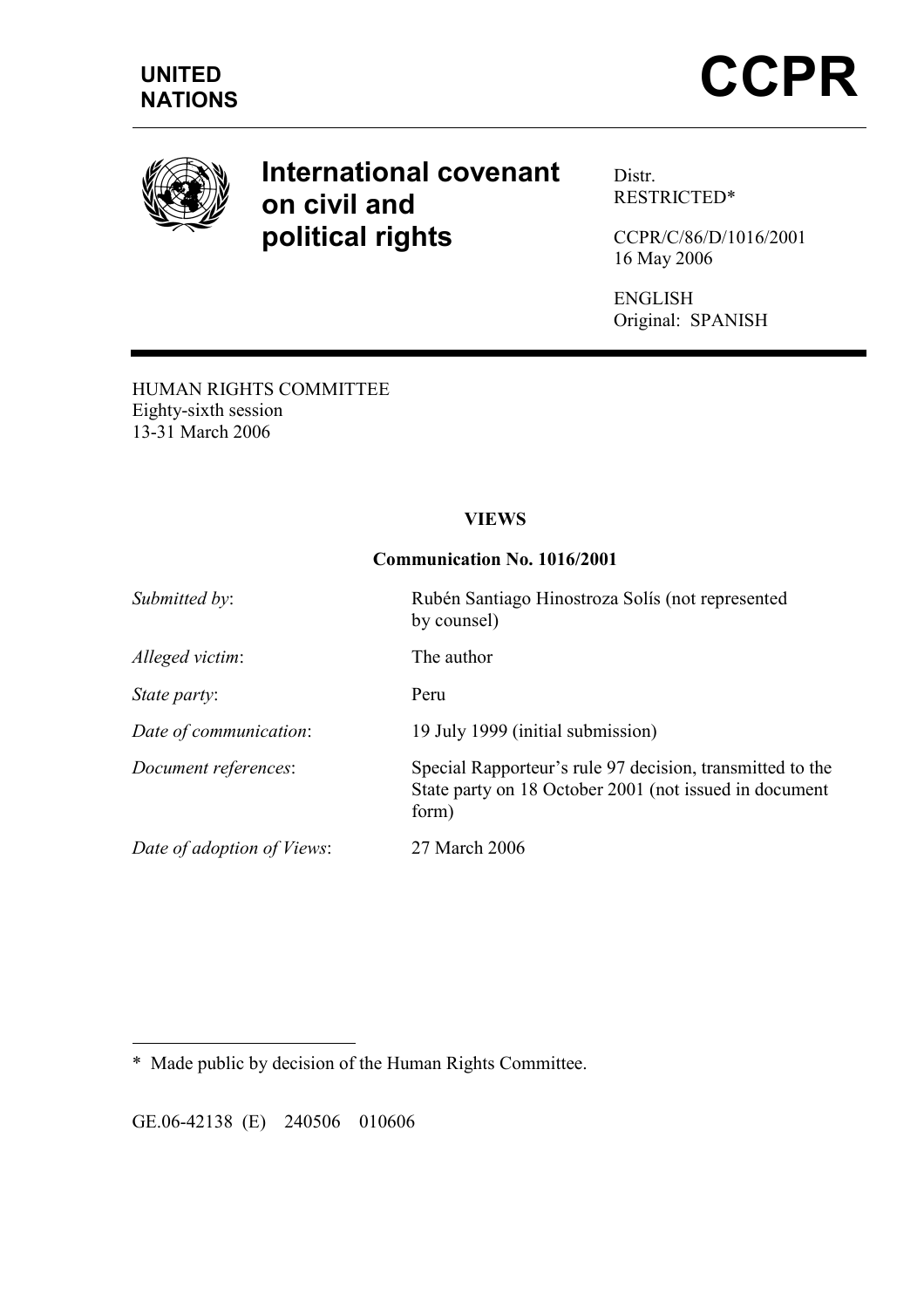#### CCPR/C/86/D/1016/2001 page 2

| Subject matter:           | Dismissal of a public servant owing to the restructuring of<br>the organization |
|---------------------------|---------------------------------------------------------------------------------|
| Procedural issues:        |                                                                                 |
| Substantive issues:       | Age discrimination                                                              |
| Articles of the Covenant: | 25(c)                                                                           |

 On 27 March 2006, the Human Rights Committee adopted its Views under article 5, paragraph 4, of the Optional Protocol in respect of communication No. 1016/2002. The text of the Views is appended to the present document.

## [ANNEX]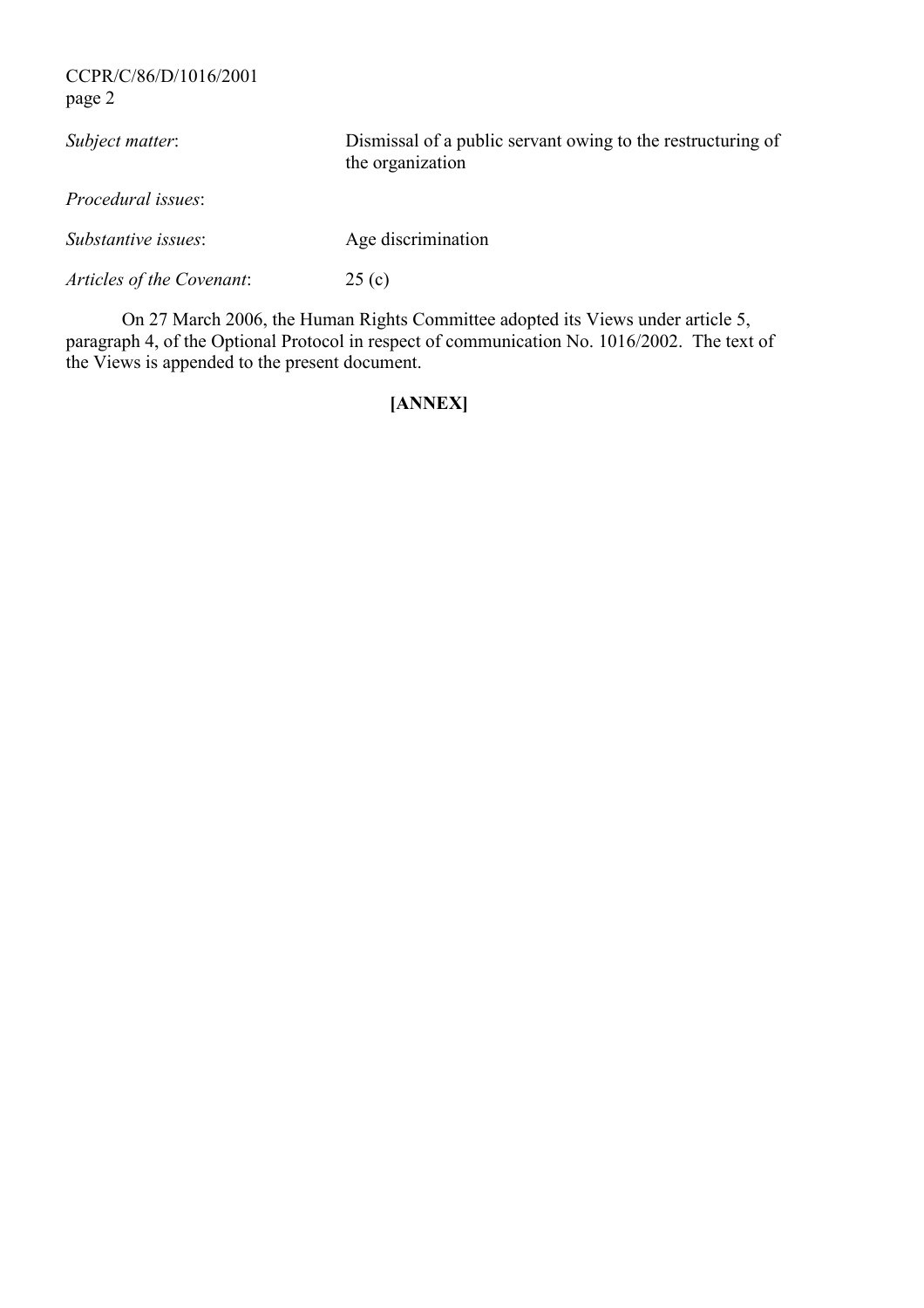#### Annex

#### VIEWS OF THE HUMAN RIGHTS COMMITTEE UNDER ARTICLE 5, PARAGRAPH 4, OF THE OPTIONAL PROTOCOL TO THE INTERNATIONAL COVENANT ON CIVIL AND POLITICAL RIGHTS

#### Eighty-sixth session

#### concerning

#### Communication No. 1016/2001\*

| Submitted by:          | Rubén Santiago Hinostroza Solís (not represented<br>by counsel) |
|------------------------|-----------------------------------------------------------------|
| Alleged victim:        | The author                                                      |
| <i>State party:</i>    | Peru                                                            |
| Date of communication: | 19 July 1999 (initial submission)                               |

The Human Rights Committee, established under article 28 of the International Covenant on Civil and Political Rights, acting through its Working Group on Communications,

Meeting on 27 March 2006,

Having concluded its consideration of communication No. 1016/2001, submitted by Mr. Rubén Santiago Hinostroza Solís under the Optional Protocol to the International Covenant on Civil and Political Rights,

Having taken into account all written information made available to it by the author of the communication and the State party,

Adopts the following:

 $\overline{a}$ 

<sup>\*</sup> The following members of the Committee took part in the consideration of the communication: Mr. Abdelfattah Amor, Mr. Nisuke Ando, Mr. Prafullachandra Natwarlal Bhagwati, Ms. Christine Chanet, Mr. Maurice Glèlè-Ahanhanzo, Mr. Edwin Johnson, Mr. Walter Kälin, Mr. Ahmed Tawfik Khalil, Mr. Rajsoomer Lallah, Mr. Michael O'Flaherty, Mr. Rafael Rivas Posada, Sir Nigel Rodley, Mr. Ivan Shearer, Mr. Hipólito Solari-Yrigoyen, Ms. Ruth Wedgwood and Mr. Roman Wieruszewski.

An individual opinion signed jointly by Committee members Mr. Walter Kälin, Mr. Edwin Johnson, Mr. Michael O'Flaherty and Mr. Hipólito Solari-Yrigoyen, and a separate opinion signed by Committee members Sir Nigel Rodley, Mr. Ivan Shearer and Ms. Ruth Wedgwood, are appended to the present document.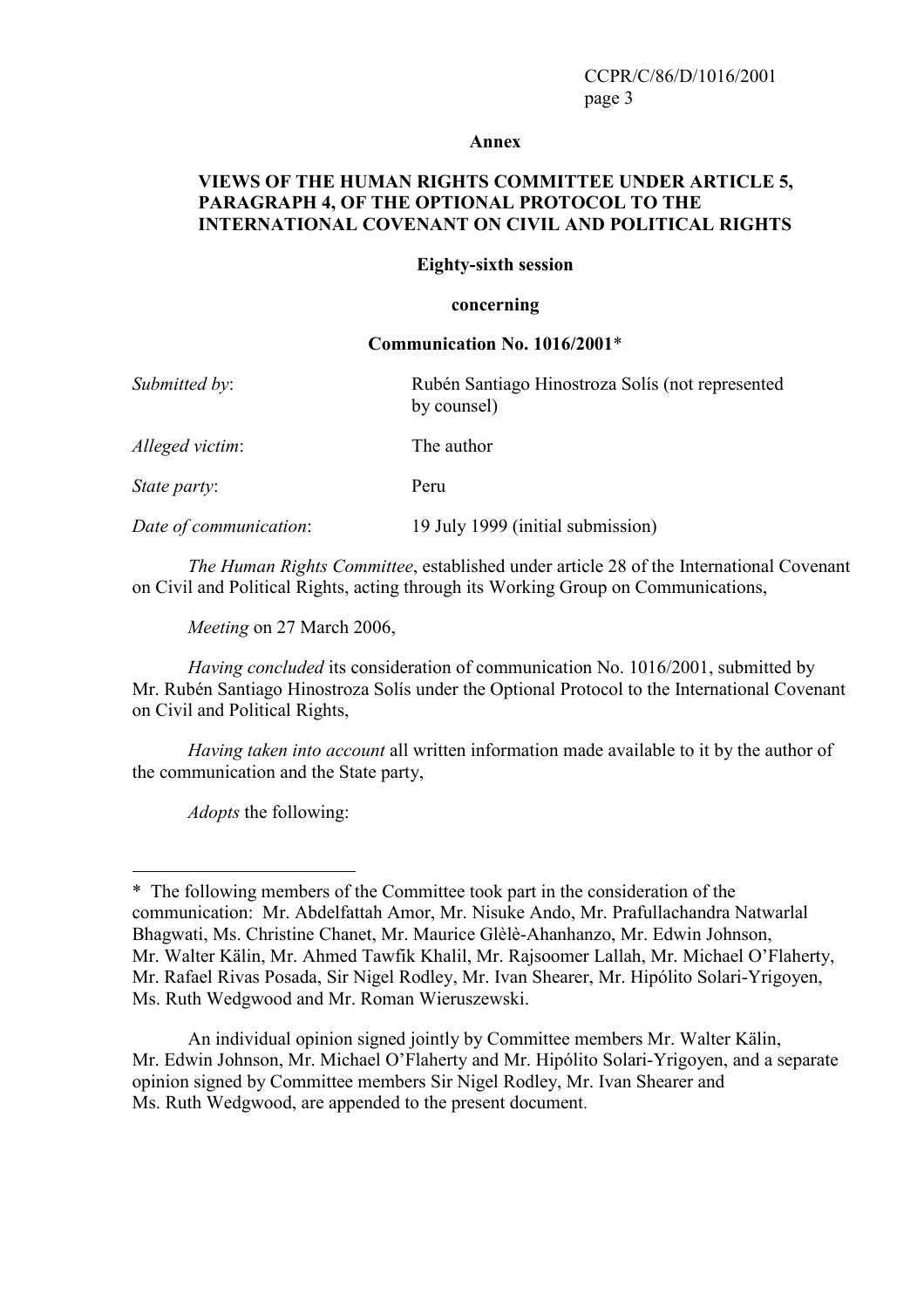## Views under article 5, paragraph 4, of the Optional Protocol

1.1 The author of the communication, which is dated 19 July 1999, is Rubén Santiago Hinostroza Solís, a Peruvian national, who claims to be a victim of a violation by Peru of article 25 (c) of the Covenant. He is not represented by counsel.

1.2 The Optional Protocol entered into force for Peru on 3 January 1981.

## Factual background

2.1 The author worked as a public servant in the National Customs Authority (SUNAD). Supreme Decree No. 043-91-EF of the Executive called for the reorganization of that body, including a reduction in the number of staff. In this connection, the National Customs Authority issued resolution No. 6338 of 5 September 1991 in which it declared a number of its employees redundant and ordered their dismissal on the basis of two criteria: time in service (25 years or more for women and 30 for men) and age (55 or older for women and 60 for men). The author, who was 61 years old and had 11 years of service, was one of those employees.

2.2 On 5 December 1991, the author appealed against the resolution before the National Civil Service Tribunal, alleging that he had been dismissed without any notification and because he was 61 years old, although the legal retirement age for National Customs Authority employees under the Public Service Act was 70. On 19 February 1992, the Tribunal declared that his appeal was unfounded.

2.3 On 5 December 1991, the author submitted a complaint against the aforementioned resolution to the National Civil Service Tribunal, requesting reinstatement in his job. On 19 February 1992, the complaint was declared unfounded.

2.4 The author submitted an administrative claim to the labour division of the Lima High Court of Justice on 26 March 1992. In its judgement of 28 December 1994, the labour division allowed the claim, finding that the author had been dismissed illegally, being under the legal retirement age, and that he had the right to be reinstated in his job.

2.5 On 11 December 1995, the State Procurator lodged an appeal before the Supreme Court. On 21 August 1996, the Supreme Court declared the judgement of the Lima High Court null and void for technical reasons, and ordered that another judgement be issued.

2.6 On 13 October 1997, the Lima High Court again ruled that the appeal was justified and ordered that the author be reinstated in his job. The State again lodged an appeal with the Supreme Court. The judgement of 7 October 1998 upheld the appeal, finding that the National Customs Authority had good reason to dismiss the author, since it was endeavouring to reduce civil service staff, which was "oversized".

2.7 The case has not been submitted to another procedure of international investigation or settlement.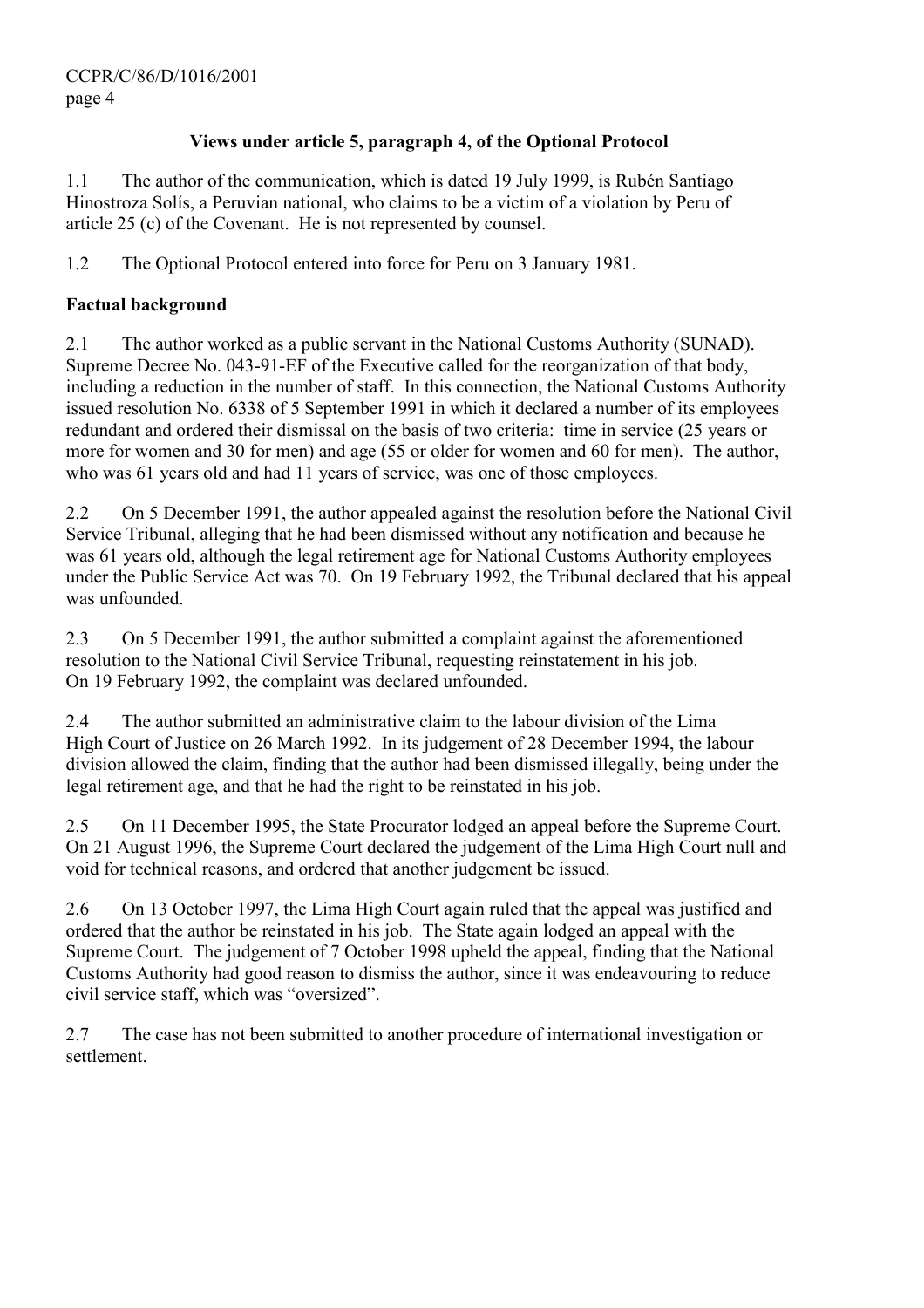## The complaint

3.1 The author alleges a violation of article 25 (c) of the Covenant, since the National Customs Authority's resolution led to his dismissal without just cause. The resolution violated the principle of the hierarchy of norms, since it was contrary to the provisions of article 35 of Legislative Decree No. 276, the Public Service Act, which establishes 70 as the maximum age for employment in public service. Moreover, article 48 of the 1979 Constitution, which was in force at the time, recognizes the right to security of employment. The author also refers to the excessive length of the procedure, as well as the fact that the judiciary was under investigation by President Fujimori's Special Commission on Reorganization of the Government, which naturally brought the work of the Supreme Court to a standstill.

## The State party's observations

4.1 In its observations of 22 April 2002, the State party states that it has no objections to the admissibility of the communication. With regard to the merits, it points out that the Supreme Decree of 8 January 1991, in which the Executive announced the reorganization of all public bodies, including ones in the central government, regional governments, decentralized public institutions, development corporations and special projects, was legally supported by article 211 of the 1979 Constitution and was decided upon in view of overstaffing and with the aim of securing the country's economic stability and financial balance. In this context, the Supreme Decree of 14 March 1991 announced the reorganization of the National Customs Authority in order to improve customs services as part of the process of liberalization of foreign trade. That reorganization plan called, among other things, for the streamlining of personnel, indicating that staff not joining in the voluntary resignation programme would be declared redundant and laid off because of restructuring. The Customs Authority issued resolution 2412 on 4 April 1991, establishing the criteria to be taken into account for announcing the redundancy of employees who had not joined in the voluntary resignation programme, identifying among others staff who had reached the age limit defined in the rules of Decree Law No. 20530 and 19990, i.e. 55 years for women and 60 for men.

4.2 Resolution No. 6338, which declared the author redundant and terminated his employment as of 6 September 1991, was in keeping with the legal framework governing the reorganization of the customs service and respected the principle of the hierarchy of norms, which was: article 211 of the Constitution; Supreme Decree No. 043-91-EF of 14 March 1991 concerning the reorganization of the National Customs Authority; and National Customs Authority resolution No. 002412 of 4 April 1991 establishing the criteria to be used for declaring that the Authority was overstaffed.

4.3 While article 48 of the Constitution, which was invoked by the author, guarantees the right to security of employment, it also points out that a worker can be dismissed for just cause provided in the law and duly proven. In the present case, there was just cause for dismissing the author, since he was terminated due to reorganization.

4.4 The State party declares that it has not violated article 25 (c) of the Covenant, since the author was not deprived of access, on general terms of equality, to public service in his country, as demonstrated by his 11 years of service in a public institution. His dismissal was motivated by objective reasons based on a reorganization of public bodies.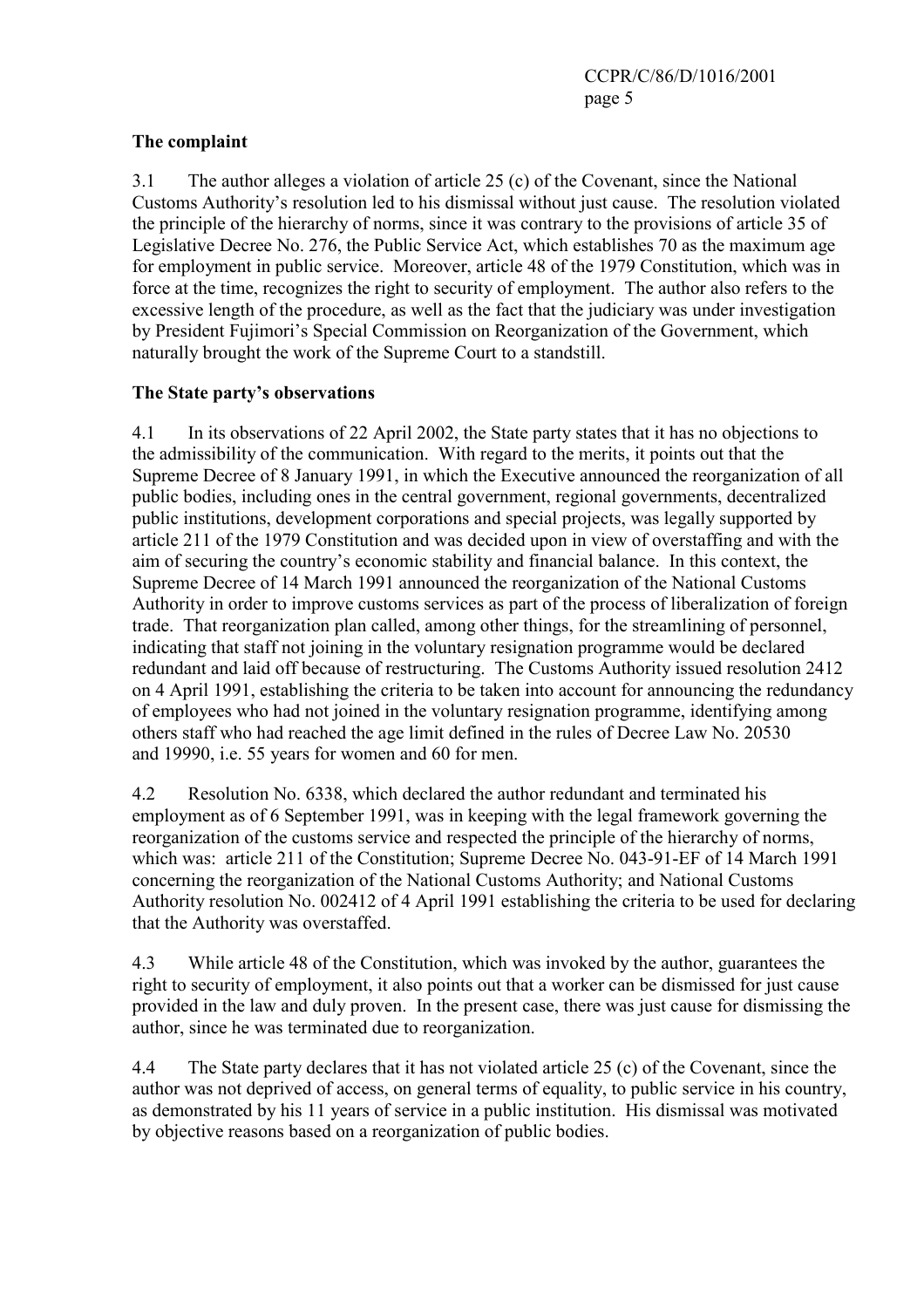## Issues and proceedings before the Committee

#### Consideration of admissibility

5.1 Before considering any claim contained in a communication, the Human Rights Committee must, in accordance with rule 93 of its rules of procedure, decide whether or not the communication is admissible under the Optional Protocol to the Covenant.

5.2 The Committee has ascertained, as it is required to do under article 5, paragraph 2 (a), of the Optional Protocol, that the same matter has not been submitted to another procedure of international investigation or settlement.

5.3 The Committee notes that the State party indicates that it has no objections to the admissibility of the communication. There being no obstacle in this respect the Committee considers that the communication is admissible and that the issue raised by the author should be considered on the merits.

## Consideration of the merits

6.1 The Human Rights Committee has considered the present communication in the light of all the information made available to it by the parties, as provided for in article 5, paragraph 1, of the Optional Protocol.

6.2 The question raised by the author is whether his dismissal from public service for reasons relating to the reorganization of public bodies constitutes a violation of article 25 (c) of the Covenant. Article 25 (c) recognizes for every citizen the right to have access, on general terms of equality, to public service in his country, without any of the distinctions mentioned in article 2, paragraph 1, namely race, colour, sex, language, religion, political or other opinion, national or social origin, property, birth or other status. To ensure access on general terms of equality, the criteria and procedures for appointment, promotion, suspension and dismissal must be objective and reasonable.

6.3 The Committee recalls its jurisprudence with respect to article  $26<sup>1</sup>$  to the effect that not every distinction constitutes discrimination, but that distinctions must be justified on reasonable and objective grounds. While age as such is not mentioned as one of the grounds of discrimination prohibited in article 26, the Committee takes the view that a distinction related to age which is not based on reasonable and objective criteria may amount to discrimination on the ground of "other status" under the clause in question, or to a denial of equal protection of the law within the meaning of the first sentence of article 26. This reasoning also applies to article 25 (c) in conjunction with article 2, paragraph 1, of the Covenant.

 $\frac{1}{1}$  See communication No. 983/2001, Love v. Australia, Views adopted on 25 March 2003, paragraph 8.2.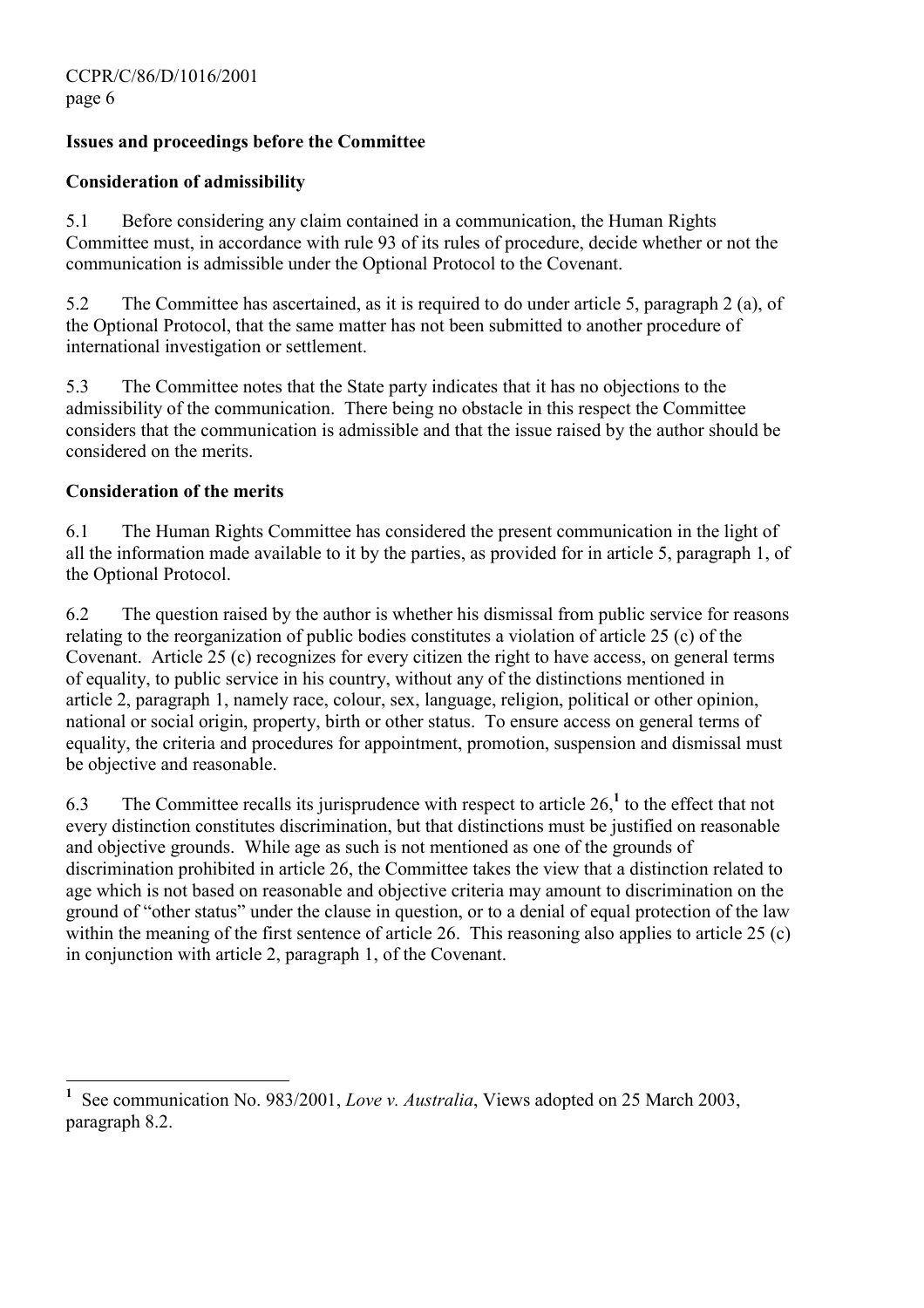#### CCPR/C/86/D/1016/2001 page 7

6.4 In the present case the Committee notes that the author was not the only public servant who lost his job, but that other employees of the National Customs Authority were also dismissed because of restructuring of that entity. The State party indicates that the restructuring originated from the Supreme Decree of 8 January 1991, wherein the Executive announced a reorganization of all public entities. The criteria for selecting those employees to be dismissed were established following a general implementation plan. The Committee considers that the age limit used in the present case for continued post occupancy was an objective distinguishing criterion and that its implementation in the context of a general plan for the restructuring of the civil service was not unreasonable. Under the circumstances, the Committee considers that the author has not been the subject of a violation of article 25 (c).

7. The Human Rights Committee, acting under article 5, paragraph 4, of the Optional Protocol to the International Covenant on Civil and Political Rights, is of the view that the facts before it do not disclose a violation of article 25 (c) of the Covenant.

[Done in English, French and Spanish, the Spanish text being the original version. Subsequently to be issued also in Arabic, Chinese and Russian as part of the Committee's annual report to the General Assembly.]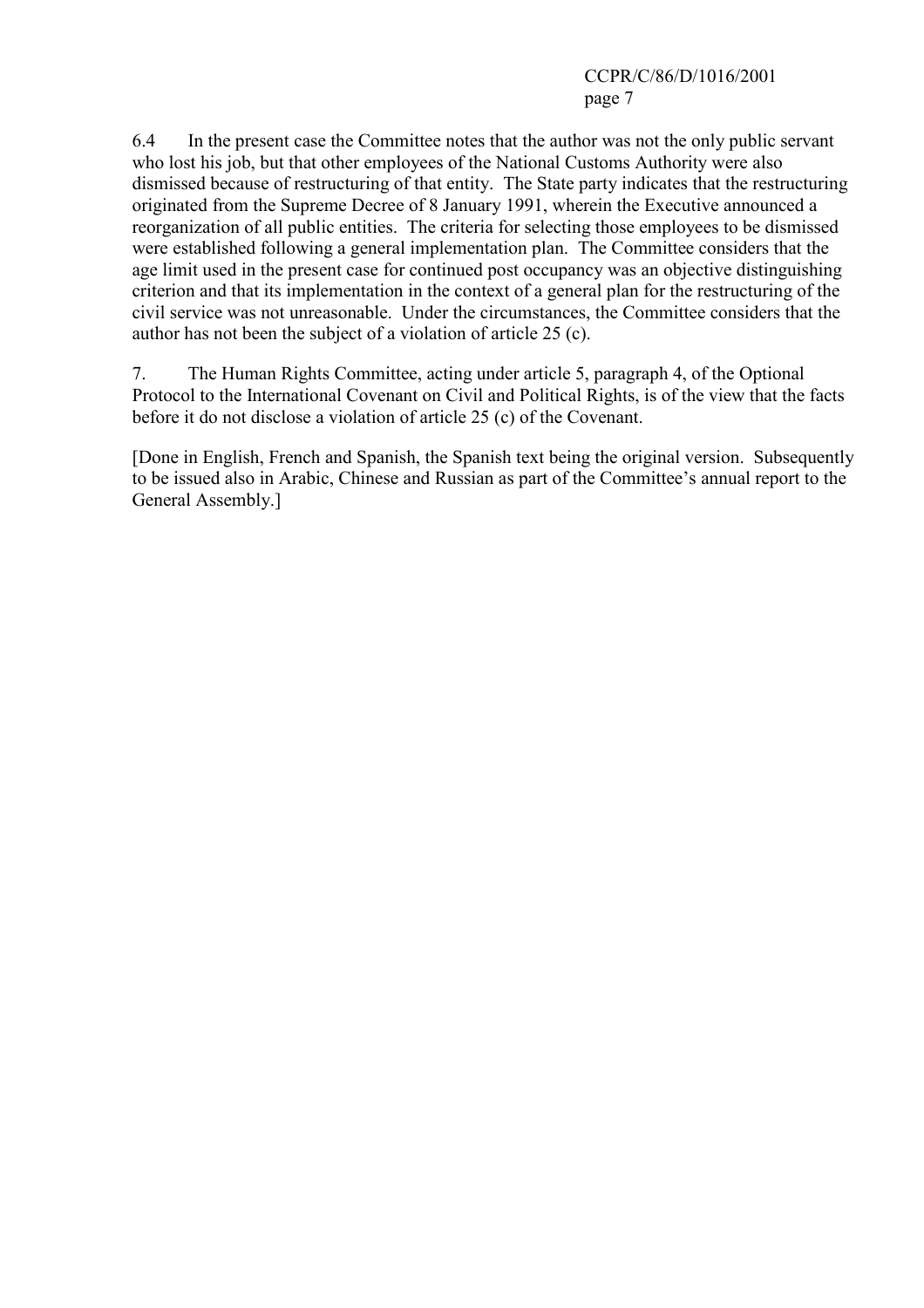#### APPENDIX

#### Individual opinion of Committee members Mr. Walter Kälin, Mr. Edwin Johnson, Mr. Michael O'Flaherty and Mr. Hipólito Solari-Yrigoyen (dissenting)

1. In the present case, the majority of the Committee concluded that age as such "was an objective distinguishing criterion" and "that its implementation in the context of a general plan for the restructuring of the civil service was not unreasonable" (para. 6.4). In our view this is tantamount to saying that age as such is an objective and reasonable criteria for deciding who would have to leave public service. This reasoning cannot be reconciled with the approach taken by the Committee in the case of *Love v. Australia*. There, the Committee decided that while age as such is not mentioned as one of the enumerated grounds of prohibited discrimination in the second sentence of article 26, a distinction related to age which is not based on reasonable and objective criteria may amount to discrimination on the ground of "other status" under the clause in question. It stressed that while a mandatory retirement age would generally not constitute age discrimination, it still would have the task under article 26 of the Covenant of assessing in the particular case whether any particular arrangement for mandatory retirement age departing from the general retirement age in a given country is discriminatory. As it did in the case of Love v. Australia, the Committee should have examined in the present case whether there were reasonable and objective grounds justifying the use of age as a distinguishing criterion. It did not do so and thus departed from the approach taken in the case of Love v. Australia in a way that cannot be justified in our view.

2. In the present case, the State party has failed to demonstrate that the aims of the plan to restructure the National Customs Authority were legitimate. In this context, we note that the Committee in particular did not address the claims of the author that both the Constitution and laws adopted by Parliament guaranteed him security of employment and that these guarantees were not removed as a result of a democratic process of amending the relevant provisions but by decree issued by the then President of Peru. Furthermore, the use of the criterion of age as applied to the author is not objective and reasonable for several reasons. First, the case concerns a matter of dismissal and not retirement. Second, while age may justify dismissal in cases where age affects the ability of the person concerned to perform their functions or where the person concerned has worked long enough to have acquired full or at least substantial pension rights, the State party has not shown that in the case of the author who, notwithstanding his age, had been employed for just 11 years, any such reasons were present. It is therefore our view that the author has been the subject of a violation of article 25 (c) of the Covenant.

> (Signed): Mr. Walter Kälin (Signed): Mr. Edwin Johnson (Signed): Mr. Michael O'Flaherty (Signed): Mr. Hipólito Solari-Yrigoyen

[Done in English, French and Spanish, the English text being the original version. Subsequently to be issued also in Arabic, Chinese and Russian as part of the Committee's annual report to the General Assembly.]